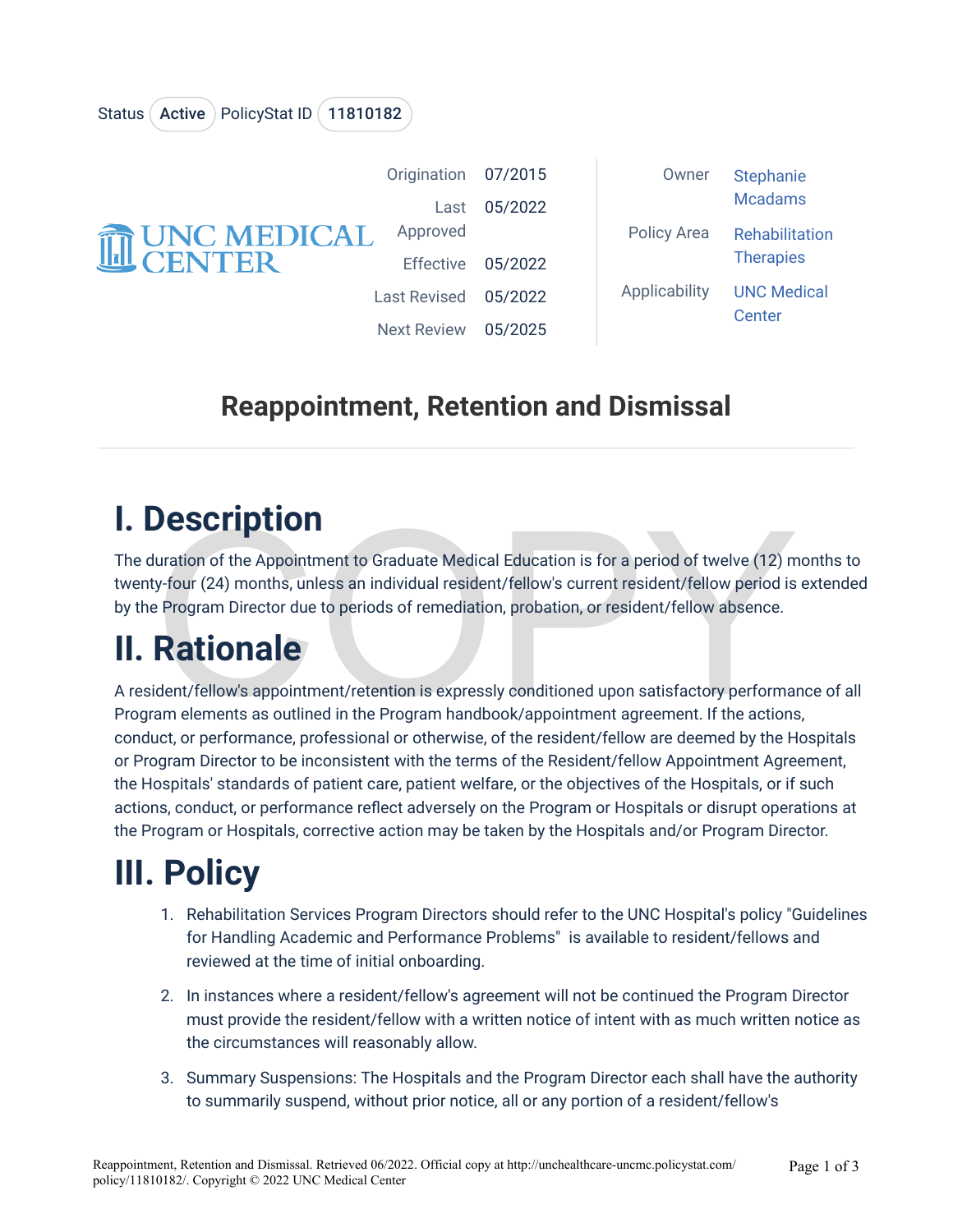appointment and/or privileges granted by the Hospitals whenever it is in good faith determined that the continued appointment of the resident/fellow places the safety or health of UNC Hospitals' patients or personnel in jeopardy, or to prevent imminent or further disruption of Hospitals operations, or in the event of egregious behavior by a resident/fellow. All summary suspensions shall be reviewed by the Department Director(s) of record. When programs are jointly administered by the UNC Rehabilitation Therapy program and other UNC HCS practice entities, this review will be completed in consultation with both Departmental Directors for final disposition.

- a. **Automatic Termination For Lack of License.** Notwithstanding any provision to the contrary, a resident/fellow's appointment shall be terminated automatically and immediately upon the suspension, termination, or final rejection of a resident/ fellow's application for his/her professional license. In the event of such a suspension, termination, or final rejection, a resident/fellow is obligated to report that fact to the Program Director, Department Chair, and Office of Graduate Medical Education immediately. Upon obtaining the necessary licensure, the resident/fellow may reapply for appointment to Graduate Medical Education through the clinical department and with the approval of the same individuals as if for initial appointment. Resident/fellows must be familiar with UNC Hospitals Policy on Licensure, Certification and Education Verification.
- appointment. Resident/fellows must be familiar with UNC Hospitals Policy<br>appointment. Resident/fellows must be familiar with UNC Hospitals Policy<br>Licensure, Certification and Education Verification.<br>b. For Egregious Behavi b. **For Egregious Behavior**. Notwithstanding any provision to the contrary, a resident/ fellow/fellow's appointment shall be terminated automatically and immediately whenever it is in good faith determined that the resident/fellow's egregious behavior, in violation of ethical and criminal regulations or laws, has placed the safety or health of UNC Hospitals' patients or personnel in jeopardy, or has or may imminently cause serious disruption of the Hospitals operations. Egregious behavior includes providing false information as part of the application or interview process.
- 4. Request for Review: In the event a resident/fellow's agreement is terminated by the Hospitals, the resident/fellow may request an appeal of the decision directly to the Department Director(s) of record. When programs are jointly administered by the UNC Rehabilitation Therapy program and the UNC-CH Allied Health Sciences program, this review will be completed in consultation with both Departmental Directors. All appeals must be submitted in writing. Upon receipt of a written request for review the Departmental Director(s) will:
	- a. Review the resident/fellow written request for review
	- b. Meet with the resident/fellow
	- c. Review the resident/fellow file and supporting documentation
	- d. Meet with the Program Director
	- e. Consider any extenuating circumstances
	- f. Consult with others, as appropriate, to assist in the decision making